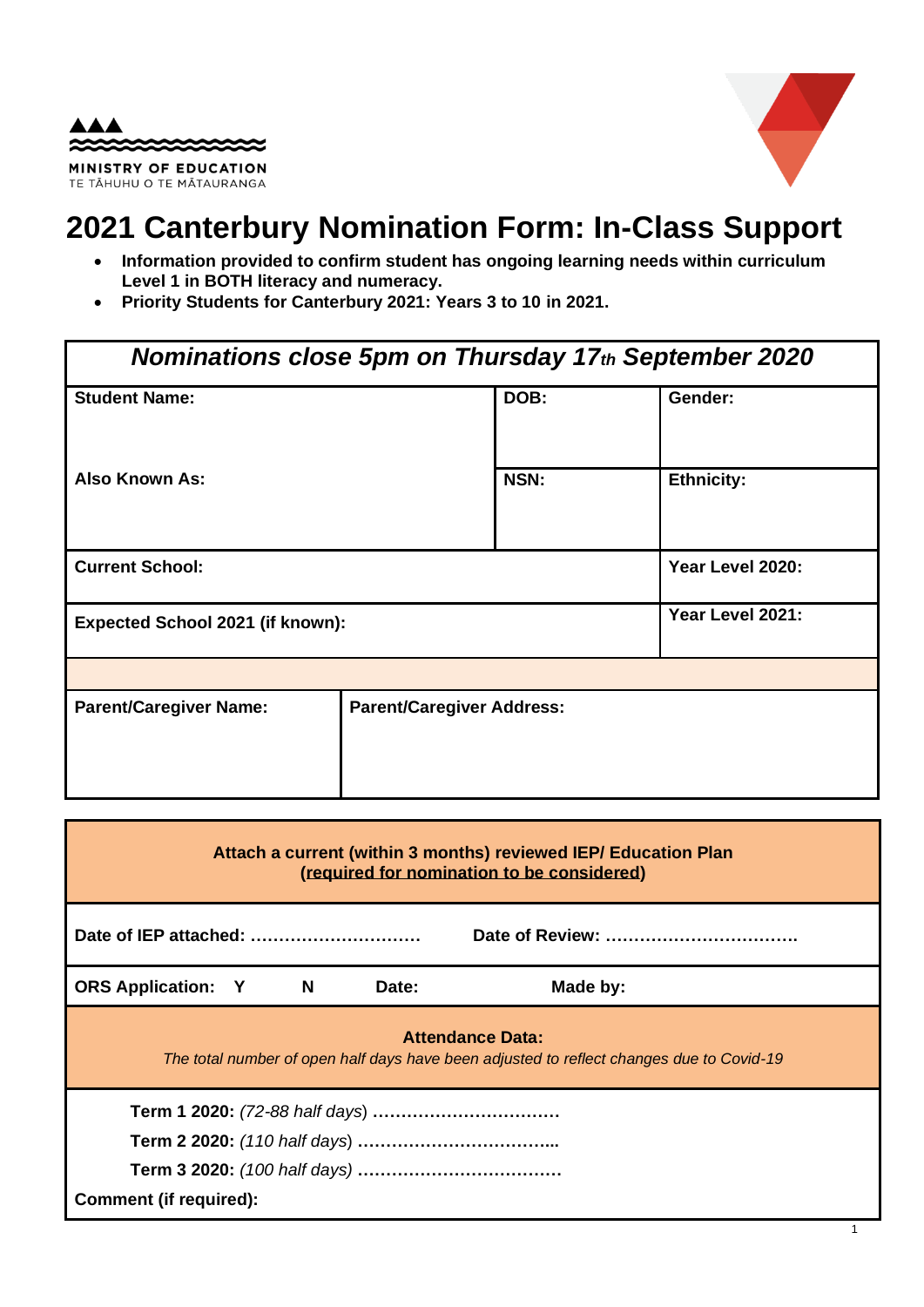**Describe the supports provided to the student this year (2020) for Literacy and Numeracy:**

|                                                                                  | Complete if RTLB or MoE Learning Support are currently providing support to the student: |
|----------------------------------------------------------------------------------|------------------------------------------------------------------------------------------|
| RTLB (named person and area of<br>support e.g. Behaviour/ Learning):             |                                                                                          |
| <b>Learning Support (named person and</b><br>area of support e.g. SEA/ SLT/ OT): |                                                                                          |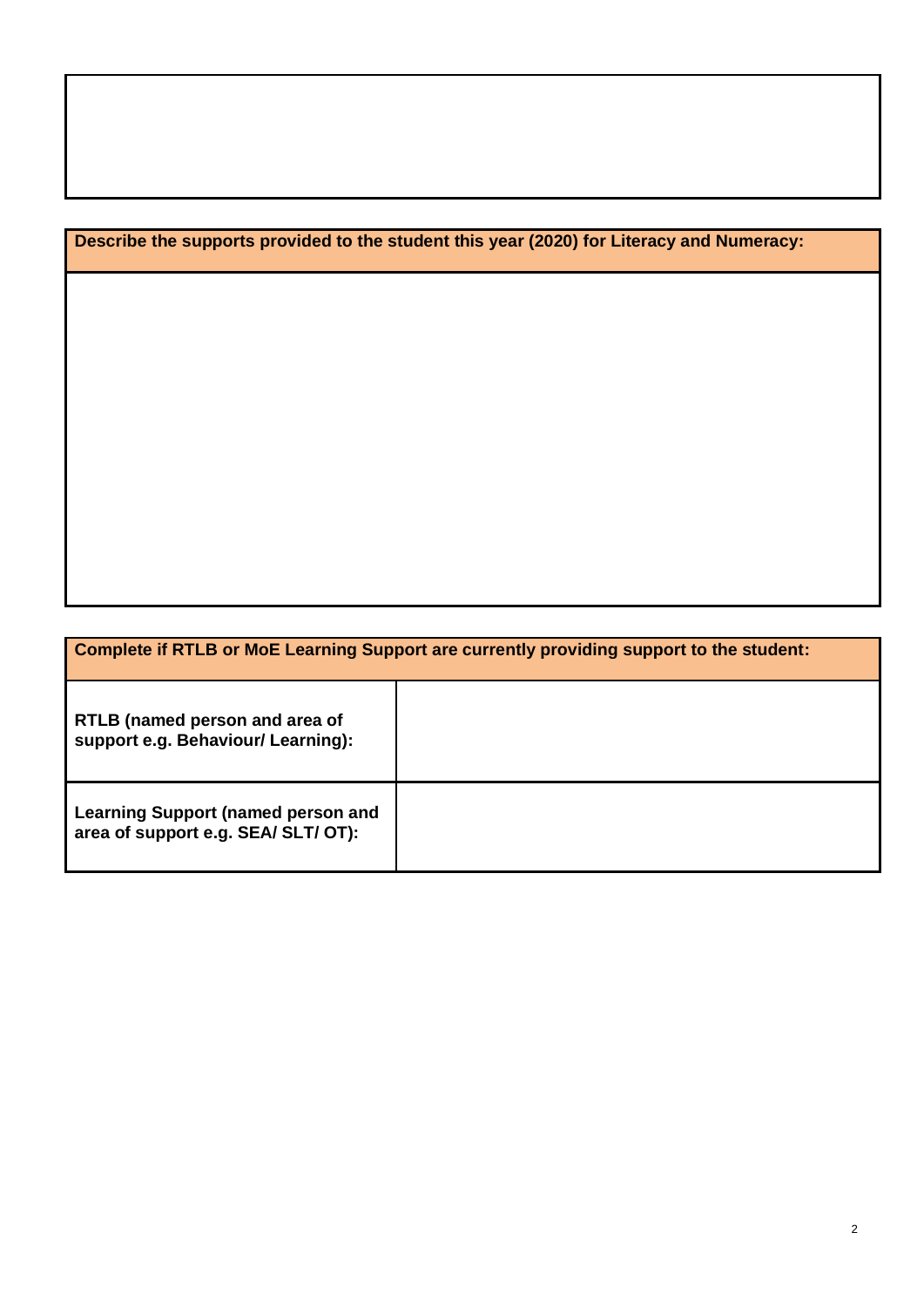## **Level 1 Literacy Evidence**

### **Current data (within the last three months) that student is working in Level 1**

| <b>Assessment tool</b>                         | <b>Instructional</b><br>(90-95% Accuracy and<br>75% or above comprehension)          |  |                          | <b>Hard</b><br>(<90% Accuracy and/or comprehension<br><b>below 75%)</b> |
|------------------------------------------------|--------------------------------------------------------------------------------------|--|--------------------------|-------------------------------------------------------------------------|
| <b>Running Records</b>                         | Date of R/R:                                                                         |  | Date of R/R:             |                                                                         |
| using<br><b>PM Benchmark</b>                   | Reading age:                                                                         |  | Reading age:             |                                                                         |
|                                                | $Accuracy =$<br>%                                                                    |  | $\%$<br>$Accuracy =$     |                                                                         |
|                                                | Comprehension =<br>$\%$                                                              |  | Comprehension (comment): |                                                                         |
|                                                |                                                                                      |  |                          |                                                                         |
|                                                |                                                                                      |  |                          |                                                                         |
|                                                | <b>Attach running records -</b><br>1x instructional                                  |  |                          | <b>Attach running records -</b><br>1x hard                              |
| <b>Burt Word Reading:</b>                      |                                                                                      |  | Date:                    |                                                                         |
| <b>Spelling Level</b>                          | Assessment tool used:                                                                |  |                          | Date:                                                                   |
|                                                | Spelling age:                                                                        |  |                          |                                                                         |
| 10 minutes unassisted<br>(independent)         | Comment on any prompt/ motivation prior to writing:                                  |  |                          |                                                                         |
| written language<br>sample:<br><b>Analysed</b> | List any prompts available e.g. Butterfly card, spelling card, mind<br>map planning: |  |                          |                                                                         |
|                                                | <b>Comments:</b><br><b>Number words:</b>                                             |  |                          |                                                                         |
|                                                | <b>Comments:</b><br><b>Number mistakes:</b>                                          |  |                          |                                                                         |
|                                                | <b>Comments:</b><br><b>Quality of sentence</b><br>structure:                         |  |                          |                                                                         |
|                                                | <b>Attach 10 minute writing sample</b><br>Date:                                      |  |                          |                                                                         |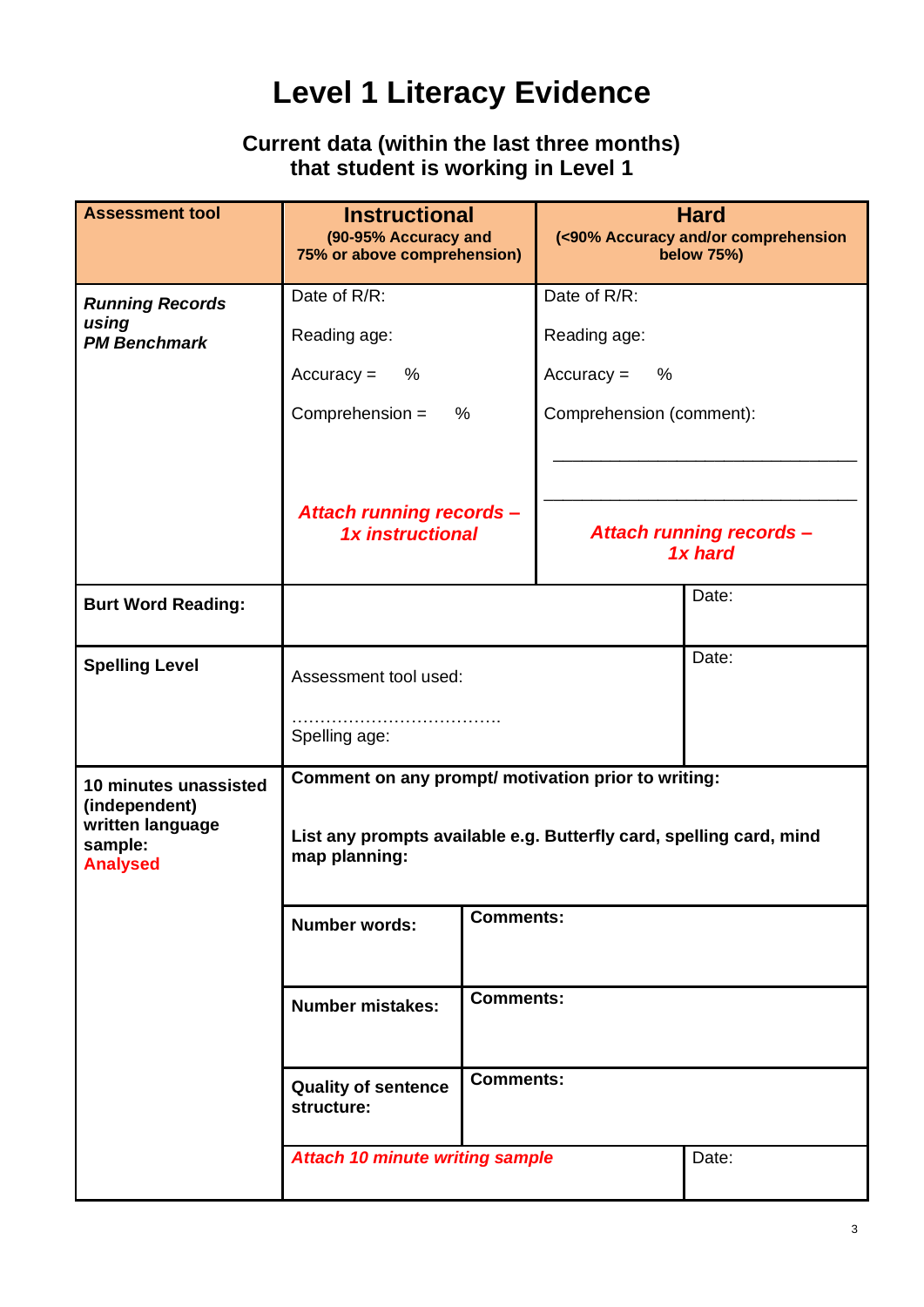# **Level 1 Numeracy Evidence**

### **Current data (within the last three months) that student is working in Level 1**

|                                                                                                                                                                                 | Data from JAM (preferred assessment tool) |                   |            |                                                          |
|---------------------------------------------------------------------------------------------------------------------------------------------------------------------------------|-------------------------------------------|-------------------|------------|----------------------------------------------------------|
|                                                                                                                                                                                 |                                           |                   |            |                                                          |
| <b>Numeracy</b><br>Number Additive<br>Number Multiplicative<br><b>Number Numeral ID</b><br><b>FNS</b><br><b>BNS</b><br>Fractions<br>Group and Place Value<br><b>Basic Facts</b> | $0 - 1$<br>Early L1                       | $2 - 3$<br>Beg L1 | 4<br>At L1 | 5<br>L2                                                  |
| Other data supporting<br>evidence of Level 1<br>numeracy:                                                                                                                       | Data:                                     |                   |            |                                                          |
| Date:                                                                                                                                                                           |                                           |                   |            | <b>Attach completed JAM or other numeracy assessment</b> |

**If all information is provided in data above, nothing further is required.**

*If necessary, provide additional information below:*

*E.g.: diagnosis/ medical/ High Health etc.*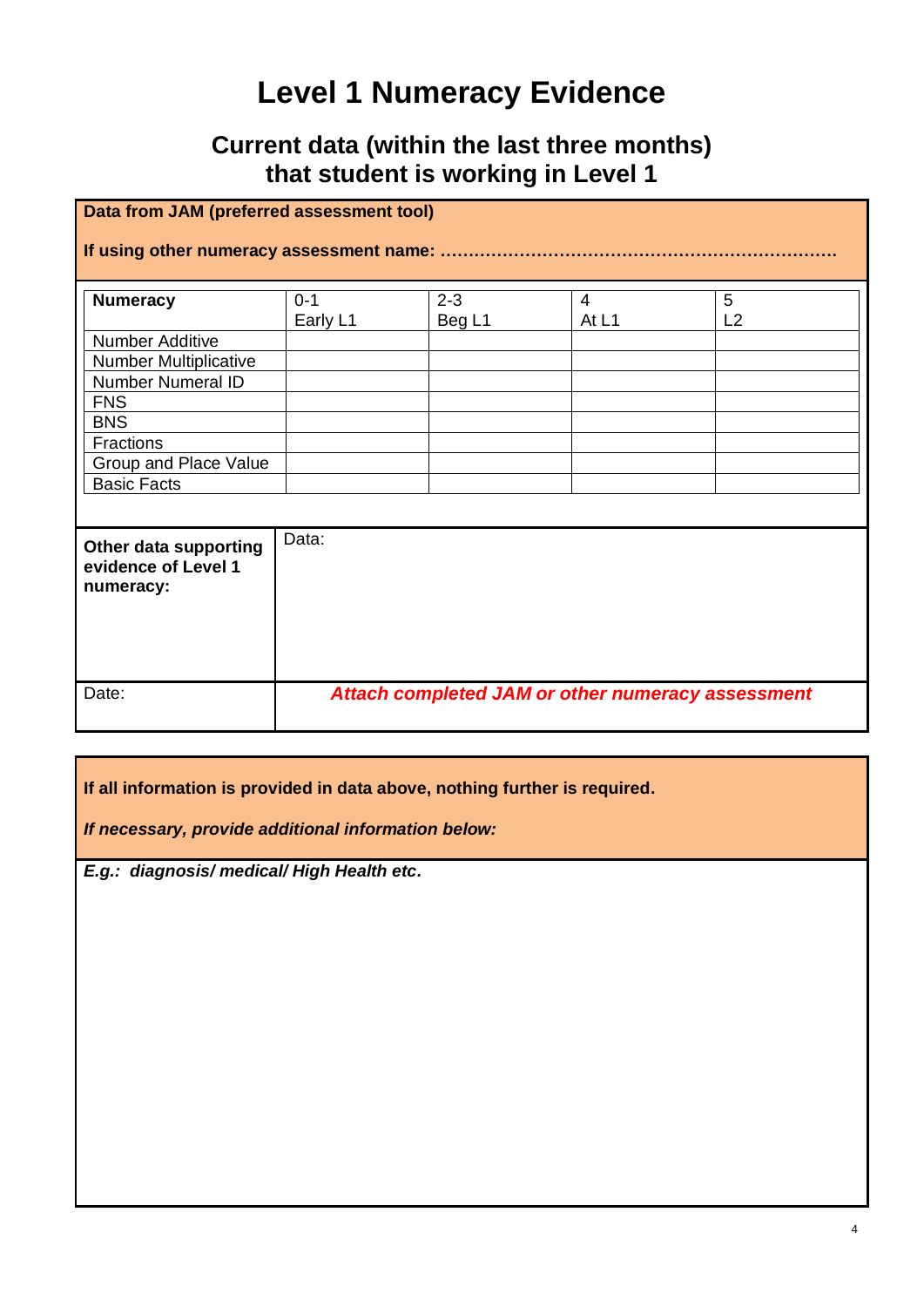| <b>Parent Consent</b> |
|-----------------------|
|-----------------------|

#### **Privacy Act**

By signing this form, parents are giving permission for this information to be used by Ministry of Education Learning Support/ RTLB for decision making.

#### **Consent**

I support the nomination of my child for In-Class Support 2021.

Student Name: \_\_\_\_\_\_\_\_\_\_\_\_\_\_\_\_\_\_\_\_\_\_\_\_\_\_\_\_\_\_\_\_\_\_\_\_\_\_\_\_\_\_\_\_\_\_\_\_\_\_\_\_\_\_\_\_\_\_\_\_\_\_\_\_\_\_\_

Parent / Caregiver Name/s: \_\_\_\_\_\_\_\_\_\_\_\_\_\_\_\_\_\_\_\_\_\_\_\_\_\_\_\_\_\_\_\_\_\_\_\_\_\_\_\_\_\_\_\_\_\_\_\_\_\_\_\_\_\_\_\_\_

Signature/s: \_\_\_\_\_\_\_\_\_\_\_\_\_\_\_\_\_\_\_\_\_\_\_\_\_\_\_\_\_\_\_\_\_\_\_\_\_\_\_\_\_\_\_\_ Date:\_\_\_\_\_\_\_\_\_\_\_\_\_\_\_\_\_\_\_

| <b>Nomination Form Completed By:</b> |  |
|--------------------------------------|--|
| Role:                                |  |
| Date:                                |  |